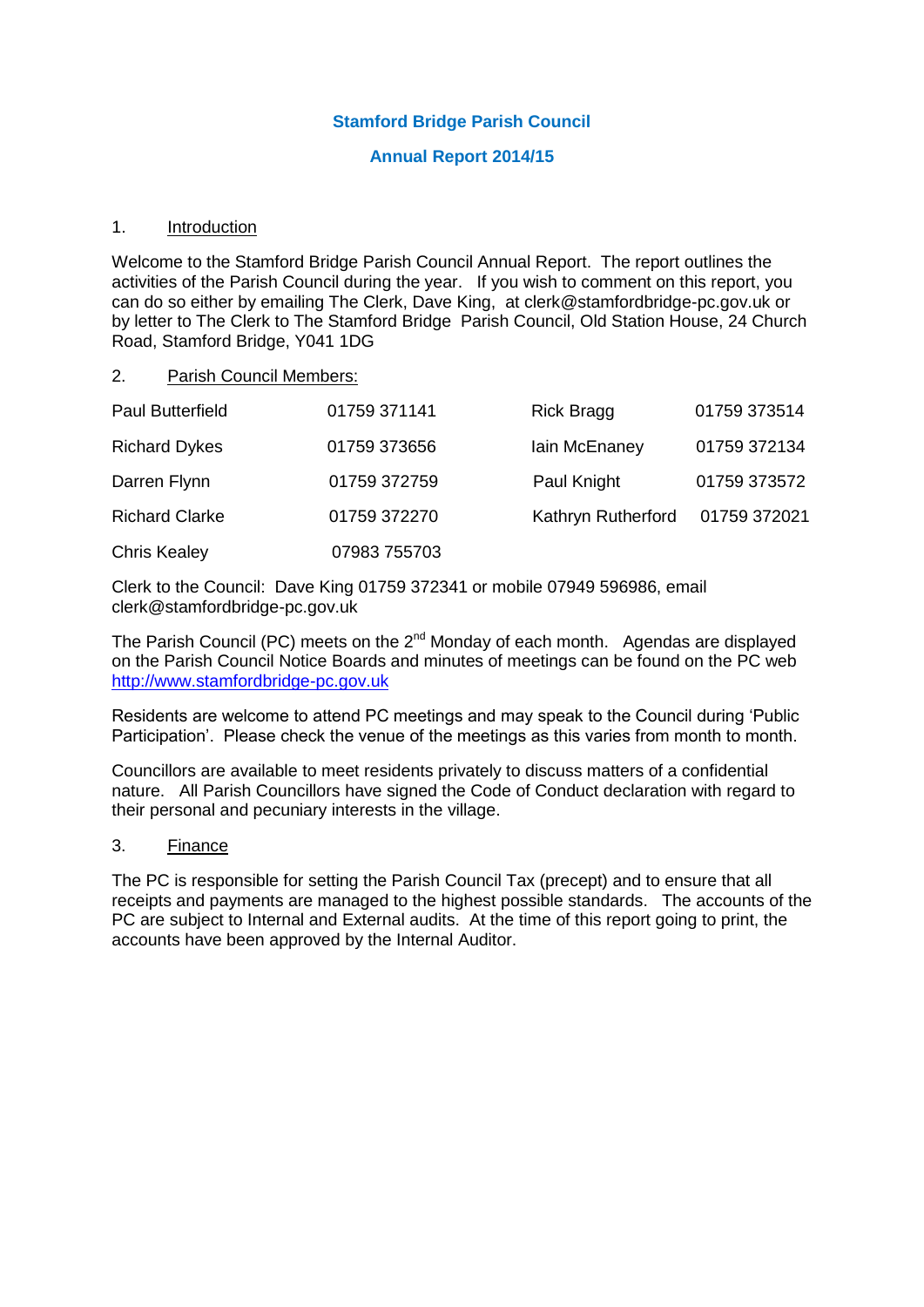# Summary of Receipts and Payments year ending 31<sup>st</sup> March 2015:

| <b>Receipts</b>      | £      | <b>Payments</b>              | £         |
|----------------------|--------|------------------------------|-----------|
| Balance b/f          | 36,236 | Employme<br>nt               | 21,658    |
| Precepts             | 50,000 | Office<br>costs              | 2,340     |
| Misc receipts        | 1,428  | Professional fees            | 1,677     |
| <b>VAT</b><br>Refund | 1,933  | <b>Training &amp; Travel</b> | 409       |
| ERYC grant           | 1,612  | Loan Repayment               | 3,671     |
| Paths grant          | 403    | <b>Street</b><br>lights      | 390       |
|                      |        | <b>Square Christmas</b>      | 3,175     |
|                      |        | <b>Annual Donation</b>       | 4,587     |
|                      |        | Parish<br>Paths              | 540       |
|                      |        | Misc costs                   | 4,058     |
|                      |        | Winter gritting              | $\pmb{0}$ |
|                      |        | Precept<br>projects          | 1,510     |
|                      |        | VAT                          | 1,693     |
|                      |        | <b>Balance</b><br>C/f        | 45,904    |
| Total                | 91,612 | Total                        | 91,612    |

# Notes re accounts:

(i). The large increase in the year end c/f was due to (a) the PC not having to spend cash on winter gritting due to the very mild winter and (b) a number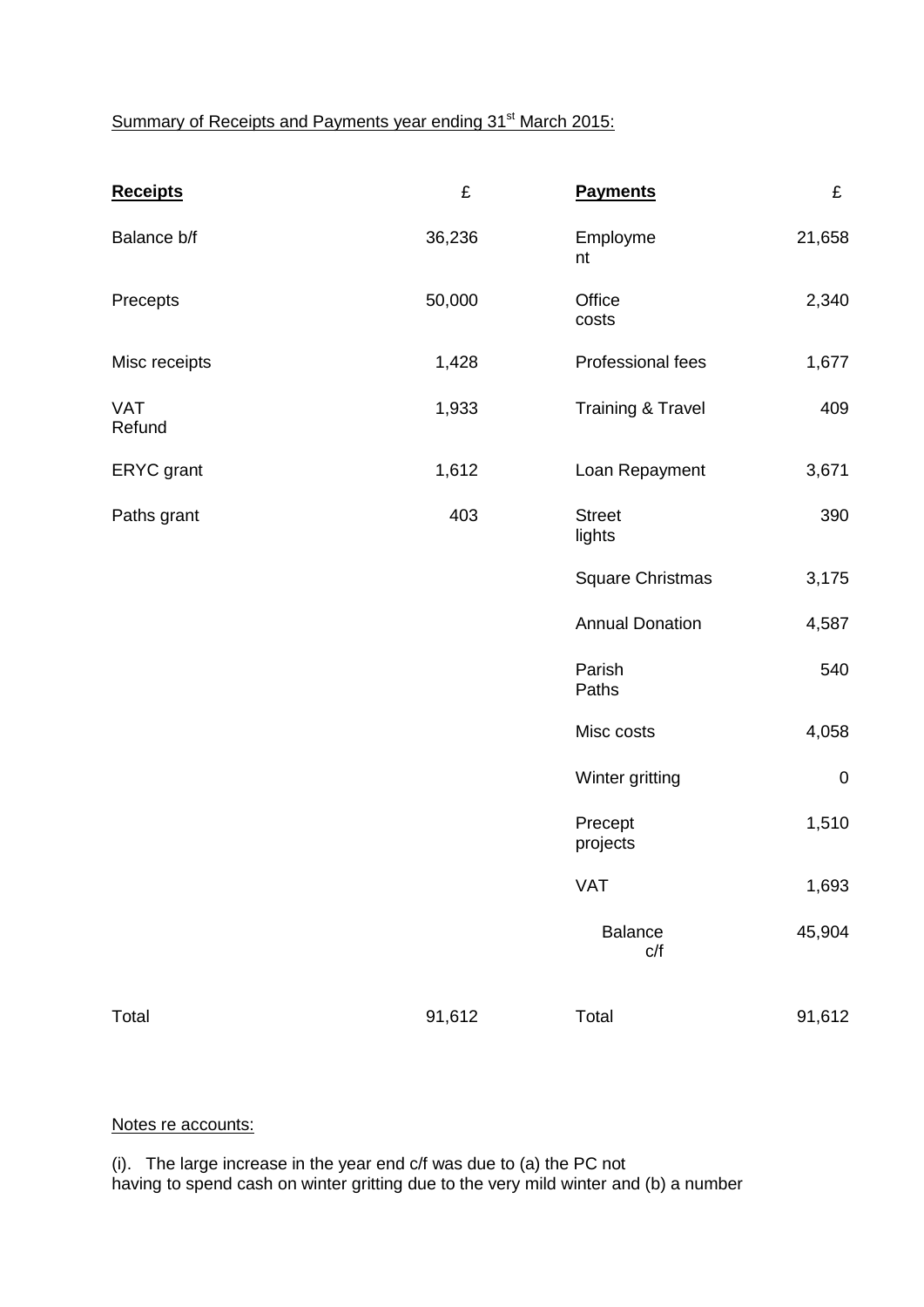of invoices for expenditure not being received by the year end.

(ii). Residents are entitled to inspect the books of account at any time during the year by making an appointment with the Clerk to the Council.

### 4. Planning

At the time of going to print, the Parish Council is still awaiting to hear the outcome of the Planning Inspectors response to the ERYC amended Local Plan. The following planning applications have been submitted to ERYC:

- 4.1 A166 South of Burtonfields Estate approx 200 homes
- 4.2 A166 North beyond St Edmunds approx 100 homes
- 4.3 Right hand side of Low Catton Road beyond Hunstmans Lane approx 100 homes
- 4.4 Former Grange Nursing Home, Low Catton Road 24 age specific apartments

## 5. Community Engagement

The PC again provided the Christmas Lights for the village centre and the 'switch on' event in the Square was well attended. The Over 60's party in the Village Hall was a great success with all tickets taken up and the PC is grateful to the volunteers from the community, who helped to prepare and serve the refreshments.

At the Annual Parish Meeting more than twenty clubs / groups presented reports on their activities over the last year and the PC presented awards to a number of young people for their work in the village.

In late November, the children and teachers of the school joined representatives of the PC , Village In Bloom, Playing Fields Association, Junior Football in planting a Community Orchard. The cost of the trees was funded by grants from the Trees Council and the PC..

During the year, the PC made grants to the Community Swimming Pool to help with the cost of updating the pool, the Youth Group to re-furbish their meeting room and Village in Bloom for the Railway Heritage Project on the Sustrans Path near the Station Club.

The PC again provided support to the Remembrance Day Parade organised by the British Legion

In response to complaints about dog dirt, the PC installed a further three bins and most areas of the village now have access to a bin. The PC has funded the Shallows lighting scheme in an effort to enhance the village centre and support local retailers.

#### 6. Training & Development

The PC is committed to developing its skills and knowledge and during the year a number of training courses were attended by Parish Councillors and its Clerk and it is hoped to continue this during the New Year.

## 7. Liaison

Regular contact is maintained with Humberside Police and with ERYC Ward Councillors. The PC is a member of the Local Council Association (ERNLLCA) and participates at area meetings on a regular basis. PC representatives regularly attend Police liaison meetings held in the area and frequently participates in the ERYC Community Partnership meetings.